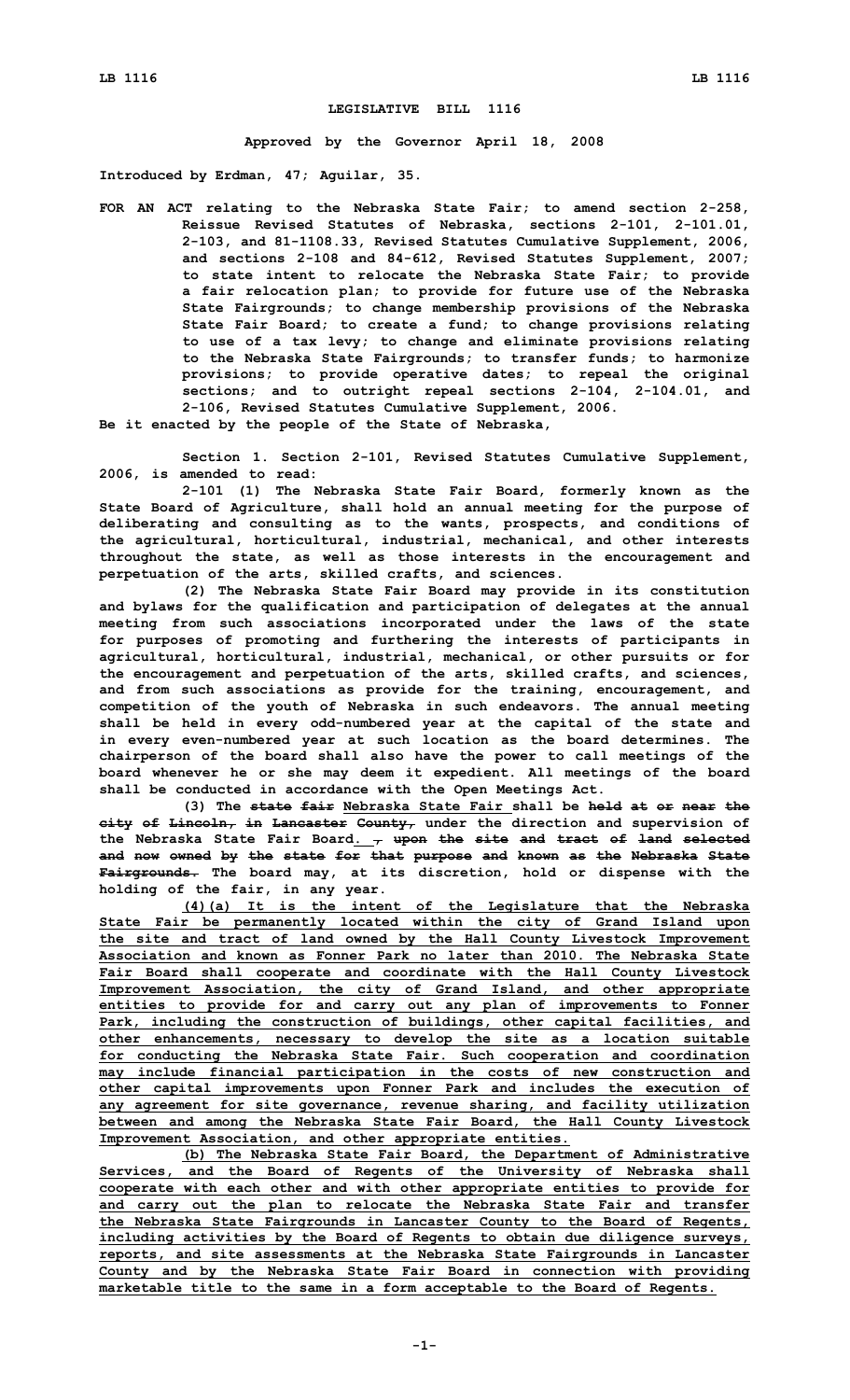**Sec. 2. Section 2-101.01, Revised Statutes Cumulative Supplement, 2006, is amended to read:**

**2-101.01 The Legislature finds that the Nebraska State Fair has been held annually for the exhibition and dissemination of agricultural, horticultural, industrial, mechanical, and other products and innovations and for exhibitions in the arts, skilled crafts, and sciences and is <sup>a</sup> beneficial cultural and educational event for the state and its citizens. The Legislature declares it to be in the public interest that management of the Nebraska State Fair and the Nebraska State Fairgrounds be based upon <sup>a</sup> dynamic public-private partnership that includes the active participation of the state and local governments, the private sector, and the citizens of Nebraska. In order to achieve this goal, the Legislature finds that the Nebraska State Fair Board should endeavor to:**

**(1) Place <sup>a</sup> priority on the development of private funding sources, including corporate donations and sponsorships;**

**(2) Work with municipal officials to enhance the board's participation in local planning efforts and to create <sup>a</sup> partnership with local economic development and tourism officials;**

**(3) Maintain <sup>a</sup> policy of openness and accountability that allows for citizen participation in the operation of the Nebraska State Fair; and the Nebraska State Fairgrounds; and**

**(4) Regularly provide the Governor, the Legislature, and appropriate state agencies with information, including, but not limited to, the development of private funding sources, the use of state appropriations, the status of the state fairground facility maintenance and improvements, the fiscal management of the state fair, Nebraska State Fair, and the activities and goals established for the state fair and the state fairgrounds. Nebraska State Fair.**

**Sec. 3. Section 2-103, Revised Statutes Cumulative Supplement, 2006, is amended to read:**

**2-103 (1) No later than May 1, 2003, the The Nebraska State Fair Board shall be <sup>a</sup> board consisting of the following members:**

**(a) Seven members nominated and selected by district as provided in the constitution and bylaws of the board; and**

**(b) Four members appointed by the Governor and confirmed by the Legislature, two selected to represent the business community of the city of Lincoln, one selected to represent the business community of Omaha, and one three members selected to represent from the business community of the state at large. with one such member residing in each of the three congressional districts, as such districts existed on the operative date of this section, and one member selected from the business community of the most populous city within the county in which the Nebraska State Fair is located.**

**(2) The term of office for members of the board shall be for three years. Members selected by gubernatorial appointment pursuant to subdivision (1)(b) of this section as it existed prior to the operative date of this section who continue to be qualified to serve shall continue their term of appointment and shall be eligible for reappointment subject to the limit of terms served prescribed in subsection (3) of this section. In the event that the Nebraska State Fair is to be relocated to <sup>a</sup> new host community, the term of the member appointed or designated from the business community of the previous host community shall be vacated and the Governor shall appoint <sup>a</sup> new member from the business community of the most populous city within the county in which the Nebraska State Fair is located to fulfill the remainder of the term of the vacating member., except that the terms of the initial members shall be as follows:**

**(a) The terms of office for the seven members selected pursuant to subdivision (1)(a) of this section shall be for one, two, or three years as determined by lot, with two members appointed to <sup>a</sup> term of one year, two members appointed to <sup>a</sup> term of two years, and three members appointed to <sup>a</sup> term of three years; and**

**(b) The terms of office for the members appointed pursuant to subdivision (1)(b) of this section shall be for one, two, or three years, as designated by the Governor, with two members appointed to <sup>a</sup> term of one year, one member appointed to <sup>a</sup> term of two years, and one member appointed to <sup>a</sup> term of three years.**

**(3) No person may serve more than three consecutive terms as <sup>a</sup> member of the board. , except that members of the State Board of Agriculture having served or serving in an executive capacity may only serve on the Nebraska State Fair Board for one term of three years. No member of the Legislature may serve on the board.**

**(4) The board shall annually elect from its membership <sup>a</sup> chairperson, <sup>a</sup> vice-chairperson, <sup>a</sup> secretary, and such other officers as the**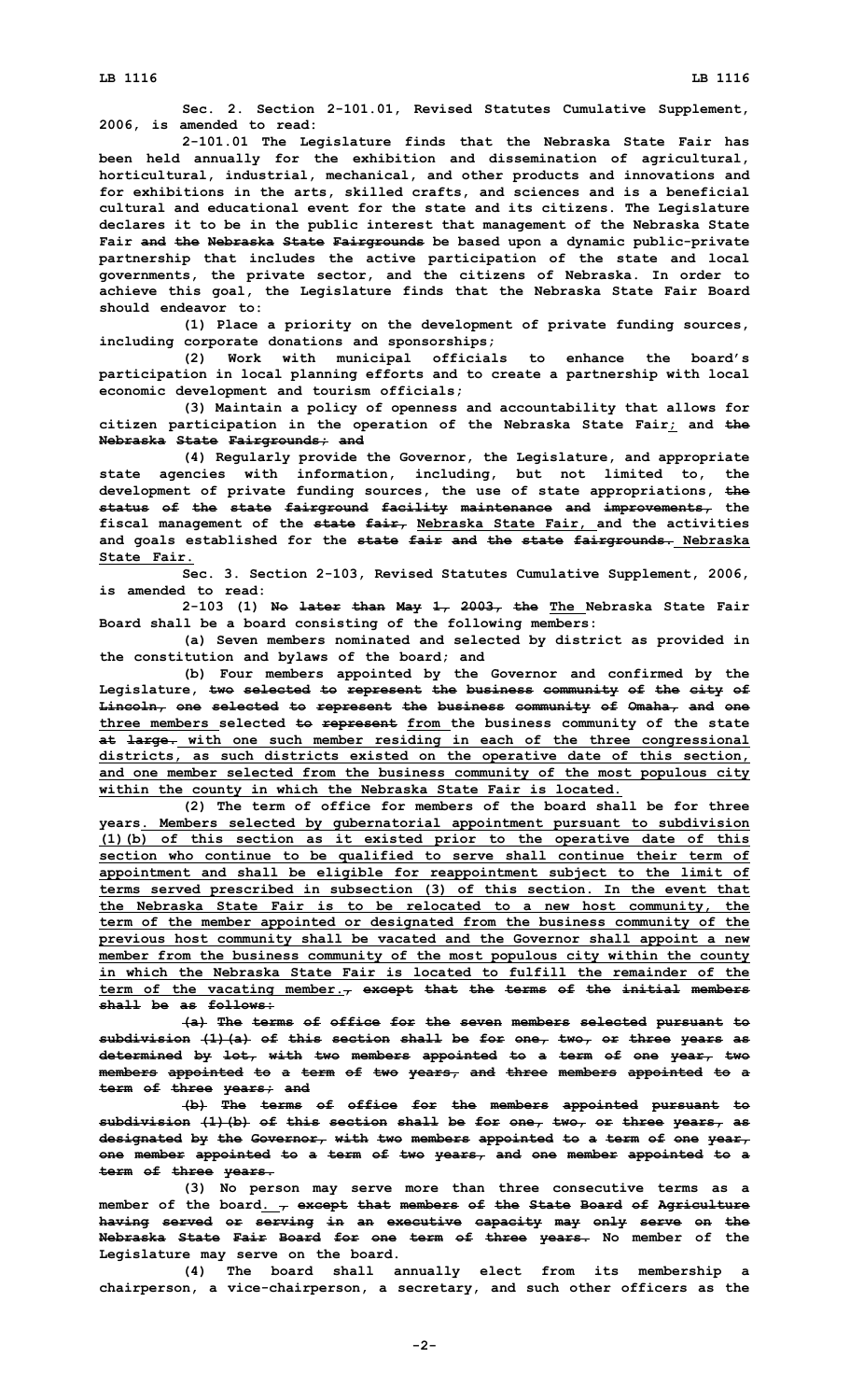**board deems necessary. The officers shall be elected at the annual meeting of the board, or any other meeting of the board called for such purpose, and shall hold their offices for one year and until their successors are elected and qualified.**

**(5) The chairperson of the Nebraska Arts Council and the chancellor of the University of Nebraska-Lincoln, or their designees, shall be ex officio members The State 4-H Program Administrator of the Cooperative Extension Service of the University of Nebraska, or his or her designee, and the Executive Director of the Nebraska FFA, or his or her designee, shall be ex officio, nonvoting members of the Nebraska State Fair Board.**

**Sec. 4. Section 2-108, Revised Statutes Supplement, 2007, is amended to read:**

**2-108 The Nebraska State Fair Support and Improvement Cash Fund is created. The fund shall be maintained in the state accounting system as <sup>a</sup> cash fund. The State Treasurer shall credit to the fund the disbursement of state lottery proceeds designated for the Nebraska State Fair and matching funds from the most populous city within the county in which the state fair is located. The balance of any fund that is administratively created to receive lottery proceeds designated for the Nebraska State Fair and matching fund revenue prior to May 25, 2005, shall be transferred to the Nebraska State Fair Support and Improvement Cash Fund on such date. The Nebraska State Fair Support and Improvement Cash Fund shall be expended by the Nebraska State Fair Board to provide support for operating expenses and capital facility enhancements, including conducting or providing financial support for studies of facility conditions of the Nebraska State Fairgrounds and needs as well as other facility planning activities. including new construction and other capital improvements and other enhancements to and upon any exhibition facility utilized as the location of the Nebraska State Fair. Expenditures from the fund shall not be limited to the amount appropriated. Any money in the fund available for investment shall be invested by the state investment officer pursuant to the Nebraska Capital Expansion Act and the Nebraska State Funds Investment Act.**

**Sec. 5. The Nebraska State Fair Relocation Cash Fund is created. The State Treasurer shall credit to the fund such money as is transferred to the fund by the Legislature or donated as gifts, bequests, or other contributions to such fund from public or private entities. The fund shall be expended by the Nebraska State Fair Board to provide funding to assist in the construction and improvement of capital facilities necessary to develop <sup>a</sup> location suitable for the operation of the Nebraska State Fair. Expenditures from the fund shall not be limited to the amount appropriated. The money in the fund shall not be subject to any fiscal year or biennium limitation requiring reappropriation of the unexpended balance at the end of the fiscal year or biennium. Any money in the fund available for investment shall be invested by the state investment officer pursuant to the Nebraska Capital Expansion Act and the Nebraska State Funds Investment Act.**

**Sec. 6. (1) Upon completion of the conditions specified in subsection (2) of this section, the Director of Administrative Services shall, on or before December 31, 2009, transfer by warranty deed the site and tract of land in Lancaster County known as the Nebraska State Fairgrounds, to the Board of Regents of the University of Nebraska. Such transfer shall occur notwithstanding sections 72-811 to 72-818 or any other provision of law.**

**(2) The transfer described in subsection (1) of this section shall be contingent upon:**

**(a) Funds for the purpose of carrying out subsection (4) of section 2-101 having been provided by or on behalf of the University of Nebraska in <sup>a</sup> total amount of no less than twenty-one million five hundred thousand dollars in cash or legally binding commitments. Such funds may be provided over time, but they shall in cumulative increments equal at least seven million five hundred thousand dollars by October 1, 2008, fourteen million five hundred thousand dollars by February 1, 2009, and twenty-one million five hundred thousand dollars by July 1, 2009;**

**(b) The University of Nebraska providing <sup>a</sup> master plan and business plan to carry out the master plan for the Innovation Campus to the Department of Administrative Services and to the Clerk of the Legislature on or before December 1, 2009, and <sup>a</sup> commitment to provide on or before December 1 of each year thereafter an annual update of the master plan and business plan to the Clerk of the Legislature; and**

**(c) Funds for the purpose of carrying out subsection (4) of section 2-101 having been provided by or on behalf of the city of Grand Island in <sup>a</sup> total amount of no less than eight million five hundred thousand dollars in cash or legally binding commitments. Such funds may be provided over time, but they shall in cumulative increments equal at least three million dollars by**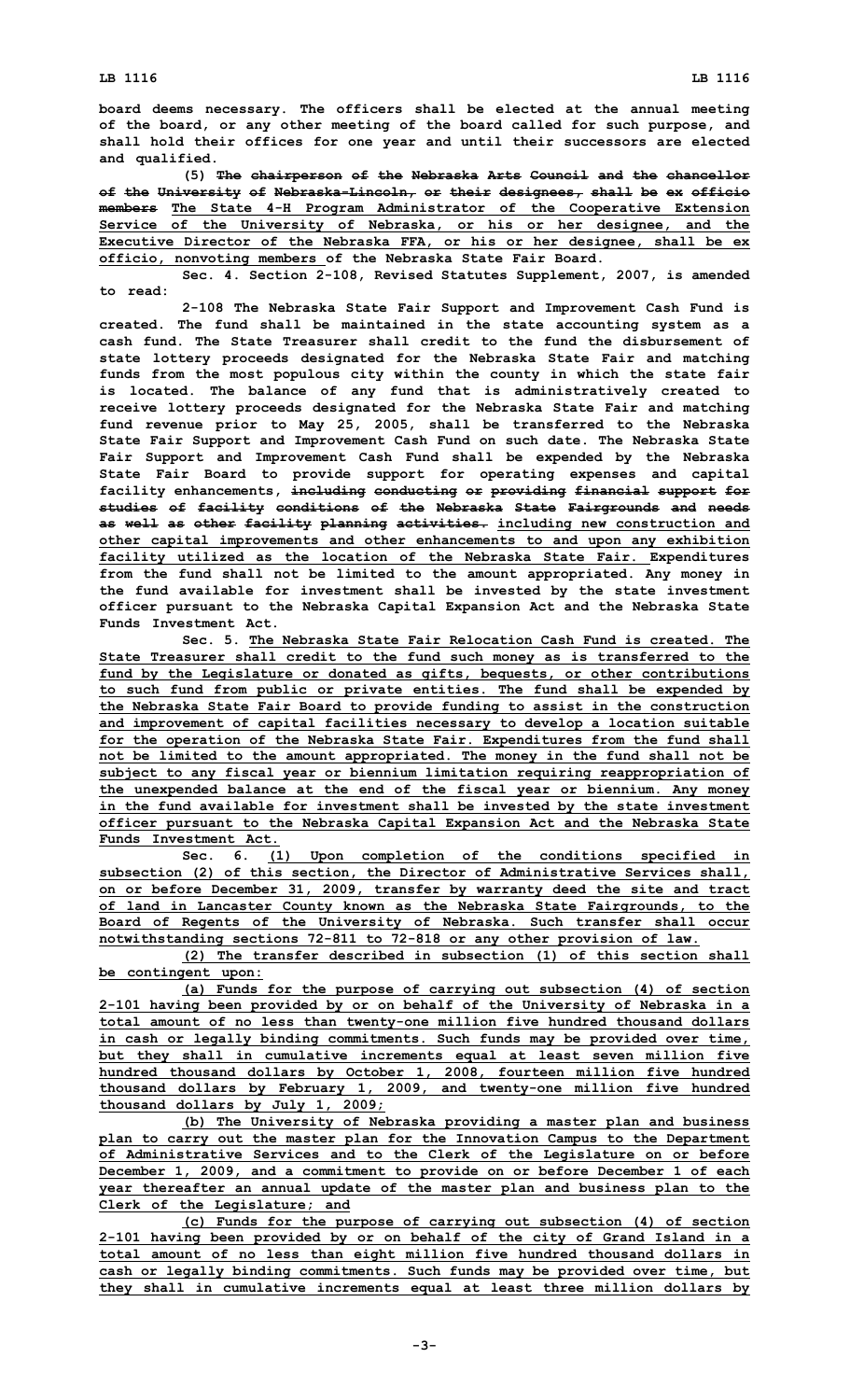**October 1, 2008, six million dollars by February 1, 2009, and eight million five hundred thousand dollars by July 1, 2009.**

**(3) The University of Nebraska and the city of Grand Island shall provide certification to the Department of Administrative Services on October 1, 2008, February 1, 2009, and July 1, 2009, of all funds provided to carry out subsection (4) of section 2-101. All amounts as certified in subdivisions (2)(a) and (c) of this section shall be held and expended as determined by agreement between the Hall County Livestock Improvement Association and the Nebraska State Fair Board.**

**(4)(a) The Nebraska State Fair shall be relocated to the city of Grand Island pursuant to subsection (4) of section 2-101 contingent upon completion of the conditions specified in subsection (2) of this section.**

**(b) The Nebraska State Fair Board shall be responsible for any remaining costs associated with site improvements for relocating the Nebraska State Fair, not to exceed seven million dollars.**

**(c) On or before December 31, 2009, the Nebraska State Fair Board shall provide written release or other written instrument acceptable to the State Building Administrator in consultation with the President of the University of Nebraska in connection with the transfer of the Nebraska State Fairgrounds to the Board of Regents.**

**Sec. 7. Section 2-258, Reissue Revised Statutes of Nebraska, is amended to read:**

**2-258 The money raised by the operational tax levy authorized in section 2-257 shall be used for the purpose of paying premiums and for permanent improvements for such fair, for the purpose of purchasing the necessary fair supplies, advertising, and the paying of necessary labor in connection therewith, and for other necessary expenses for the operation of the fair. In counties having <sup>a</sup> population of more than sixty thousand inhabitants but not more than three hundred fifty thousand inhabitants, and also containing <sup>a</sup> city of the primary class, In the county in which the Nebraska State Fair is located, the money so raised may be used for permanent improvements on the state and county fairgrounds or Nebraska State Fairgrounds, or for leasing, contracting for, or in any manner acquiring use of fairground facilities for such fair. fairs.**

**Sec. 8. Section 81-1108.33, Revised Statutes Cumulative Supplement, 2006, is amended to read:**

**81-1108.33 (1) It is the intent of the Legislature that the state will not assume responsibility for the substandard construction, repair, or maintenance of, or for the excessive maintenance or repair costs for, real property, structures, or improvements which will be made available by gift, bequest, or devise to any state agency, board, or commission. Therefor, prior to any construction, repair, or maintenance work on such real property, structure, or improvement, the state building division and the Task Force for Building Renewal shall review the plans, specifications, other construction or repair documents, and potential maintenance requirements as <sup>a</sup> requirement for acceptance by the state of such real property, structure, or improvement.**

**(2)(a) Any gift of, bequest of, or devise of (i) real property, (ii) <sup>a</sup> structure, or (iii) an improvement proposed to be made available to any state agency, board, or commission shall be reviewed by the state building division and the Task Force for Building Renewal pursuant to sections 81-176, 81-1108.15, and 81-1114. Such review shall include any potential matching of state funds, any plans, specifications, and other construction or repair documents reviewed pursuant to subsection (1) of this section, and any potential maintenance requirements as <sup>a</sup> condition of acceptance. Subsequent to such review, the state building division and the task force shall submit <sup>a</sup> report to the Governor, the Committee on Building Maintenance, and the Legislative Fiscal Analyst including <sup>a</sup> summary of the review of the plans, specifications, and other construction or repair documents and potential maintenance requirements and outlining the terms and conditions of the proposed gift, bequest, or devise along with its recommendation.**

**(b) Any proposed gift of, bequest of, or devise of (i) real property, (ii) <sup>a</sup> structure, or (iii) an improvement in excess of ten thousand dollars shall be approved by the Governor and the Legislature prior to acceptance. If the Legislature is not in session, the Executive Board of the Legislative Council, after recommendation by the Committee on Building Maintenance, may approve such gift, bequest, or devise along with the Governor.**

**(c) No construction or other work related to the proposed gift, bequest, or devise shall be initiated prior to receiving the approval required by this section.**

**(3) For purposes of this section, gift of, bequest of, or devise of (a) real property, (b) <sup>a</sup> structure, or (c) an improvement shall include,**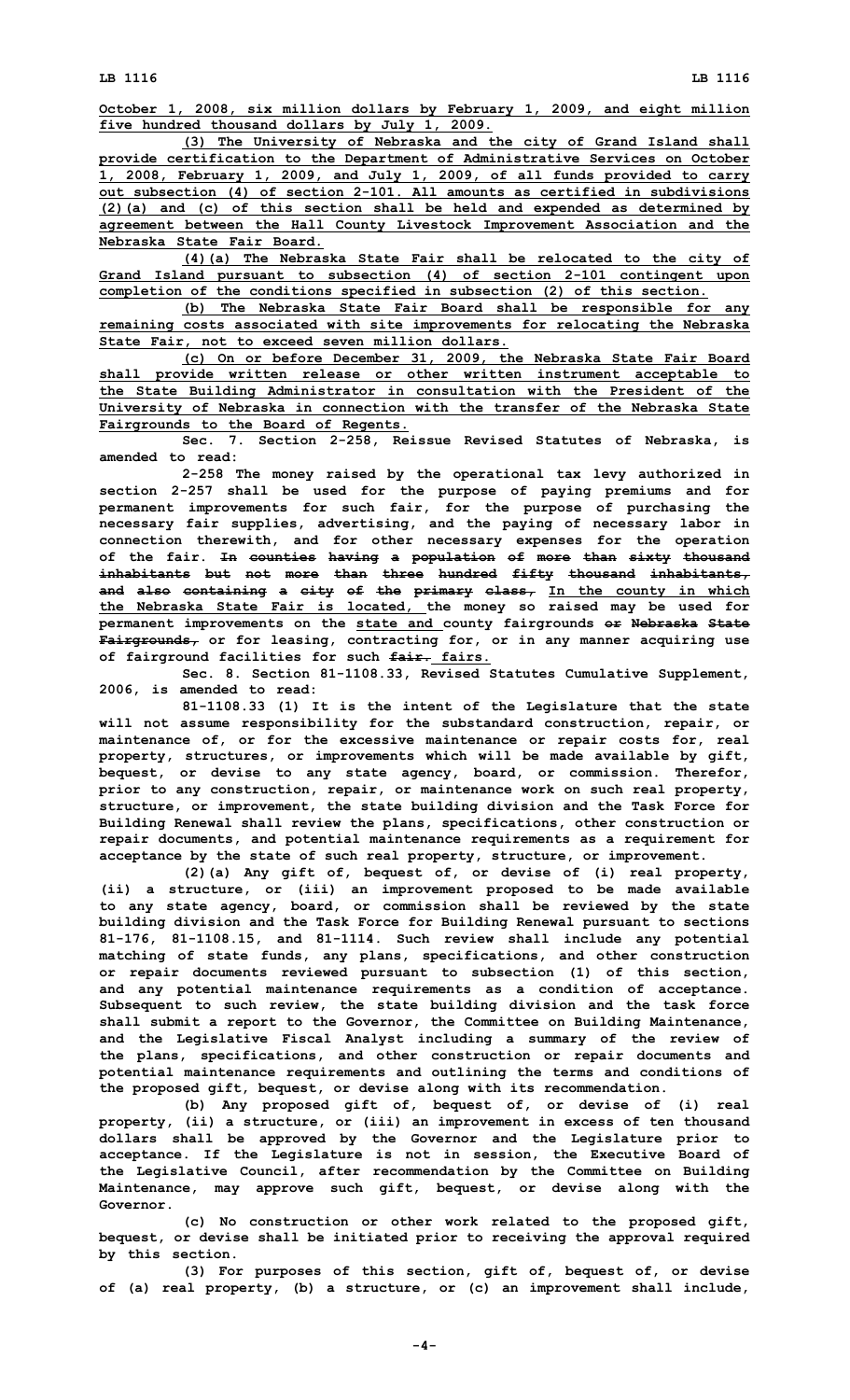**but not be limited to, <sup>a</sup> donation of, gift of, bequest of, devise of, or grant of (i) real property, (ii) <sup>a</sup> structure, or (iii) an improvement from an individual, an organization, <sup>a</sup> corporation, <sup>a</sup> foundation, or <sup>a</sup> similar entity or from <sup>a</sup> nonfederal governmental agency. For purposes of this section, gift, bequest, or devise shall not include <sup>a</sup> donation, gift, bequest, devise, or grant of tangible or intangible personal property.**

**(4) This section shall not apply to (a) the University of Nebraska or any Nebraska state college, since these agencies are subject to and participate in statewide facilities planning developed by the Coordinating Commission for Postsecondary Education pursuant to the Coordinating Commission for Postsecondary Education Act. or (b) improvements or structures on Nebraska State Fairgrounds property reviewed and approved pursuant to section 2-104.01.**

**Sec. 9. Section 84-612, Revised Statutes Supplement, 2007, is amended to read:**

**84-612 (1) There is hereby created within the state treasury <sup>a</sup> fund known as the Cash Reserve Fund which shall be under the direction of the State Treasurer. The fund shall only be used pursuant to this section.**

**(2) The State Treasurer shall transfer funds from the Cash Reserve Fund to the General Fund upon certification by the Director of Administrative Services that the current cash balance in the General Fund is inadequate to meet current obligations. Such certification shall include the dollar amount to be transferred. Any transfers made pursuant to this subsection shall be reversed upon notification by the Director of Administrative Services that sufficient funds are available.**

**(3) The State Treasurer, at the direction of the budget administrator of the budget division of the Department of Administrative Services, shall transfer such amounts not to exceed seven million seven hundred fifty-three thousand two hundred sixty-three dollars in total from the Cash Reserve Fund to the Nebraska Capital Construction Fund between July 1, 2003, and June 30, 2007.**

**(4) The State Treasurer, at the direction of the budget administrator, shall transfer an amount equal to the total amount transferred pursuant to subsection (3) of this section from the General Fund to the Cash Reserve Fund on or before June 30, 2008.**

**(5) In addition to receiving transfers from other funds, the Cash Reserve Fund shall receive federal funds received by the State of Nebraska for undesignated general government purposes, federal revenue sharing, or general fiscal relief of the state.**

**(6) On June 15, 2007, the State Treasurer shall transfer fifteen million six hundred seventy-four thousand one hundred seven dollars from the Cash Reserve Fund to the General Fund.**

**(7) On June 16, 2008, the State Treasurer shall transfer seventeen million nine hundred thirty-one thousand thirty dollars from the Cash Reserve Fund to the General Fund.**

**(8) On June 15, 2009, the State Treasurer shall transfer four million nine hundred ninety thousand five hundred five dollars from the Cash Reserve Fund to the General Fund.**

**(9) On or before June 16, 2008, the State Treasurer, at the direction of the budget administrator, shall transfer fifty million dollars from the Cash Reserve Fund to the General Fund.**

**(10) On or before June 16, 2009, the State Treasurer, at the direction of the budget administrator, shall transfer fifty million dollars from the Cash Reserve Fund to the General Fund.**

**(11) From the effective date of an endowment agreement as defined in subdivision (3)(c) of section 79-1101 until June 30, 2007, forty million dollars of the Cash Reserve Fund shall be deemed to constitute the Early Childhood Education Endowment Fund. Such funds shall remain part of the Cash Reserve Fund for all purposes, except that the interest earned on such forty million dollars shall accrue as provided in section 84-613.**

**(12) The State Treasurer, at the direction of the budget administrator, shall transfer such amounts, as certified by the Director of Administrative Services, for employee health insurance claims and expenses, not to exceed twelve million dollars in total from the Cash Reserve Fund to the State Employees Insurance Fund between May 1, 2007, and June 30, 2011.**

**(13) On July 9, 2007, the State Treasurer shall transfer twelve million dollars from the Cash Reserve Fund to the Nebraska Capital Construction Fund.**

**(14) On July 9, 2007, the State Treasurer shall transfer five million dollars from the Cash Reserve Fund to the Job Training Cash Fund. The State Treasurer shall transfer from the Job Training Cash Fund to the Cash Reserve Fund such amounts as directed in section 81-1201.21.**

**(15) On July 7, 2008, the State Treasurer shall transfer five**